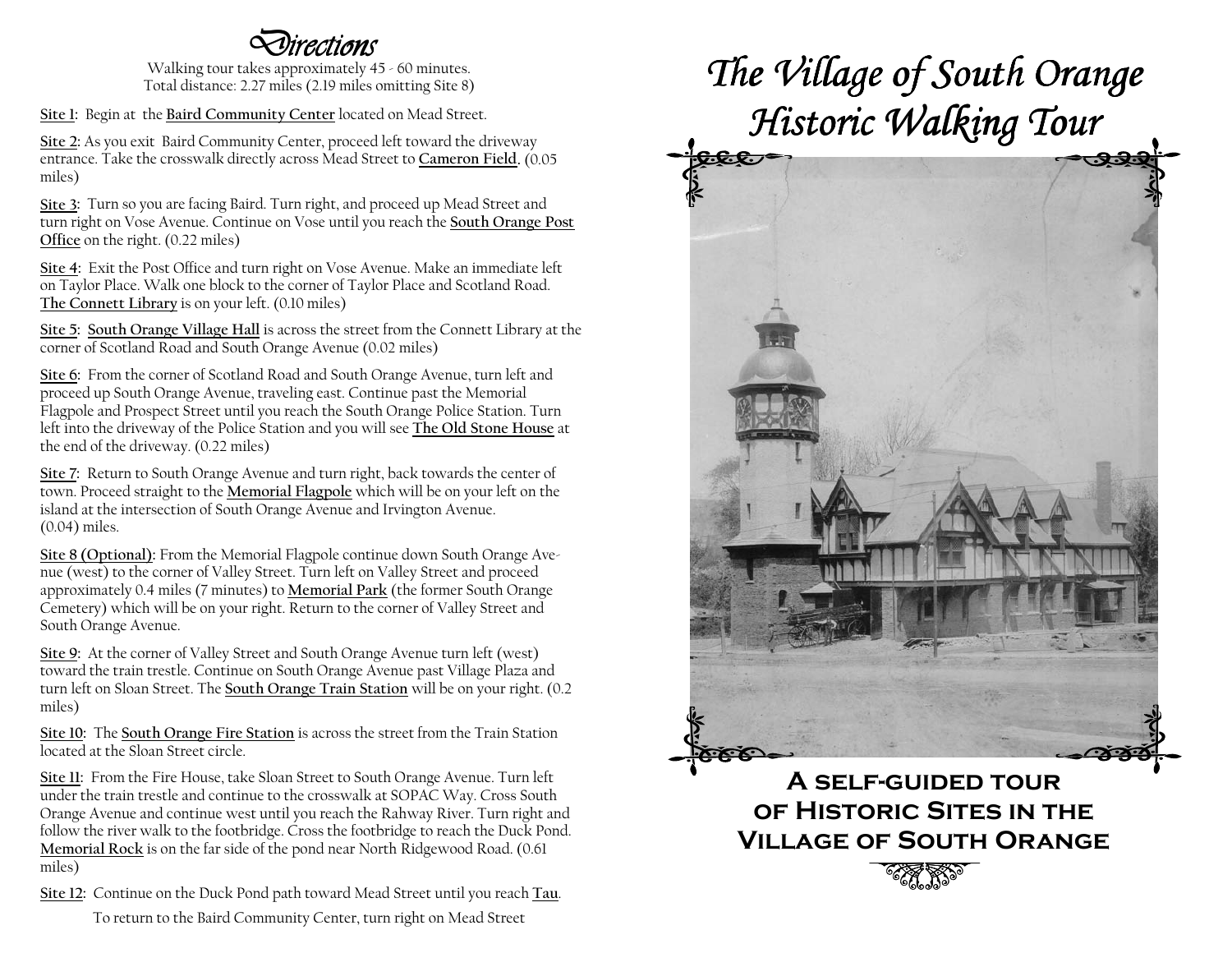## Contents

"South Orange is a quaint residential community boasting authentic Tudor, Colonial, and Victorian homes, streets dotted with gaslights, beautiful parks, and a bustling Village center…South Orange was part of Newark until 1806, when what is now the Oranges and Maplewood were set off as "Orange Township"…

The creation of the South Orange Township by an act of the New Jersey Legislature in 1861, led to the granting of the Village Charter in 1869." www.southorange.org

Cover Photo - South Orange Village Hall circa 1895, prior to any additions. This view from South Orange Avenue shows the Fire Department equipment bay. A policeman stands next to the ladder truck. Today, South Orange Village Hall still has the insignia "SOVFD," for South Orange Volunteer Fire Department. Courtesy of Lt. Anthony Vecchio, SOFD  $\mathcal{T}$  is here in the second Tau is here in the second Tau is here in the second  $\mathcal{T}$ 

> Many thanks to those who assisted in the making of this brochure, which served as Cory Dahn's Eagle Project - Troop 60 South Orange

## Resources

| $\cup$ Novarioo                                                                      |  |
|--------------------------------------------------------------------------------------|--|
|                                                                                      |  |
| Photo Courtesy of Amy Dahn                                                           |  |
| Text by Naoma Welk                                                                   |  |
|                                                                                      |  |
| Photo Courtesy of South Orange Public Library                                        |  |
| Text by Naoma Welk                                                                   |  |
|                                                                                      |  |
|                                                                                      |  |
| Photo Courtesy of Naoma Welk                                                         |  |
| Text by Naoma Welk                                                                   |  |
|                                                                                      |  |
| Photo Courtesy of South Orange Public Library                                        |  |
| Text by Naoma Welk                                                                   |  |
|                                                                                      |  |
|                                                                                      |  |
| Photo Courtesy of South Orange Public Library                                        |  |
| Text by Cory Dahn                                                                    |  |
|                                                                                      |  |
| Photo Courtesy of Nancy Heins-Glaser                                                 |  |
| Text by Naoma Welk                                                                   |  |
|                                                                                      |  |
| Photo Courtesy of John Overall                                                       |  |
|                                                                                      |  |
| Text by Naoma Welk                                                                   |  |
|                                                                                      |  |
| Photo Courtesy of Christopher Rodino                                                 |  |
| Text by Naoma Welk                                                                   |  |
|                                                                                      |  |
| Photo Courtesy of Seton Hall University Special Collections and Archives Center      |  |
| Text by Naoma Welk                                                                   |  |
|                                                                                      |  |
|                                                                                      |  |
| Photo Courtesy of South Orange Public Library                                        |  |
| Text by Christopher Rodino and Cory Dahn                                             |  |
|                                                                                      |  |
| Photo Courtesy of Christopher Rodino                                                 |  |
| Text by Christopher Rodino                                                           |  |
|                                                                                      |  |
|                                                                                      |  |
| Photo Courtesy of Judy Wukitsch                                                      |  |
| Text by Naoma Welk and Hilda Silverman                                               |  |
| Welk, N. (2002). Images of America South Orange. Charleston, South Carolina:         |  |
| Arcadia.                                                                             |  |
| Welk, N. (2006). Images of America South Orange Revisited. Charleston, South         |  |
| Carolina: Arcadia.                                                                   |  |
|                                                                                      |  |
| <b>ACKNOWLEDGEMENTS</b>                                                              |  |
| Special thanks to the Boy Scouts and Leaders of Troop 60; Andy Brady; Ellen          |  |
| Columbus; Nancy Heins-Glaser; Melissa Kopecky; Doug Newman, Village President;       |  |
| John Overall; Seton Hall University; South Orange Historical & Preservation Society; |  |
| South Orange Public Library; Lt. Anthony Vecchio, SOFD; The Village of South         |  |

Orange; Naoma Welk; Judy Wukitsch; and my parents.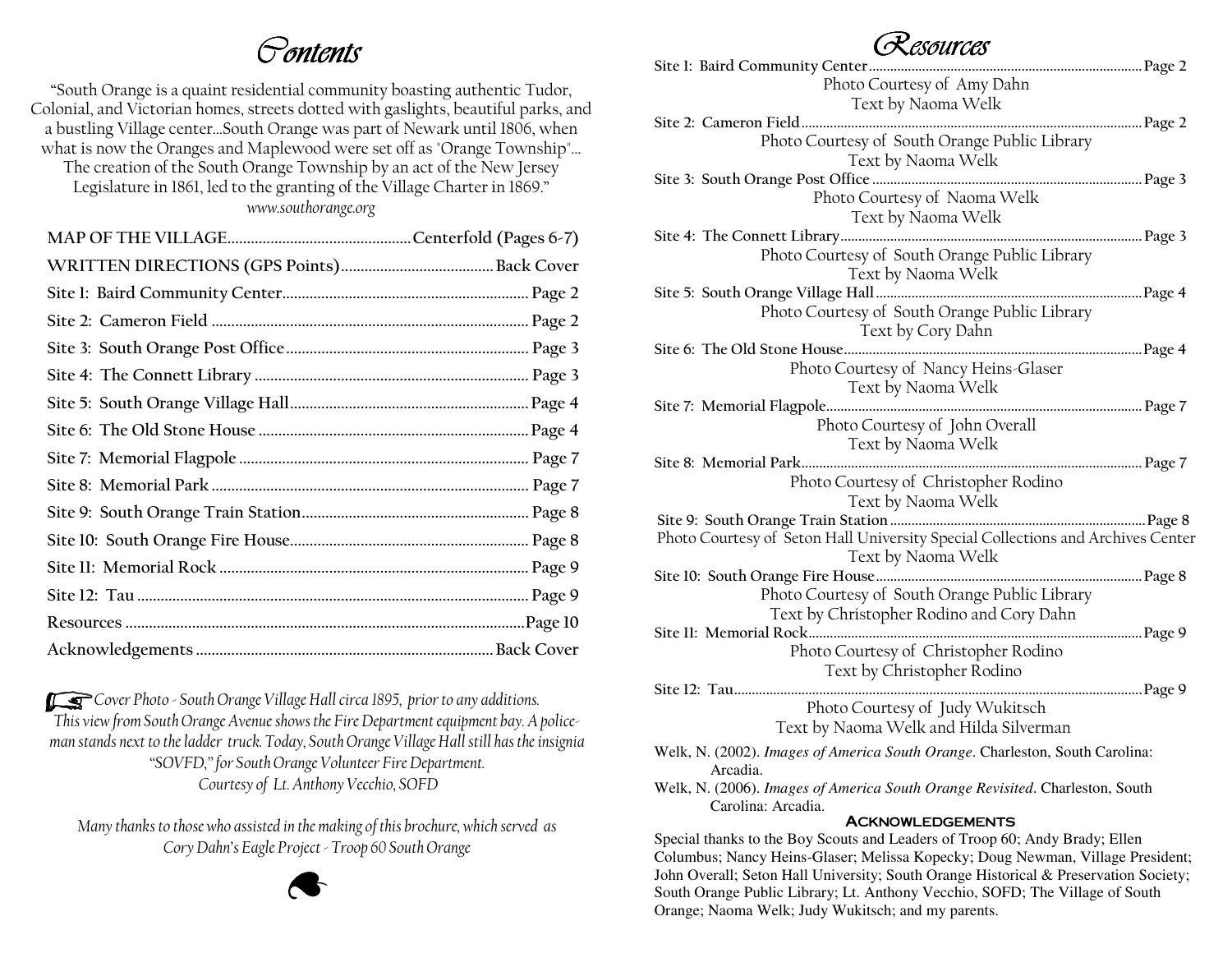## <del>eee -</del> 11. Memorial Rock



On Memorial Rock, located by the South Orange Duck Pond, three plaques honor 70 South Orange war heroes, who lost their lives during past military conflicts. The three plaques list those who died during World War II, the Korean War, and the Vietnam War. Of the 416,800 U.S. soldiers who died in WWII, 59 were from South

 Orange. During the Korean War, 36,913 soldiers died; 6 were from South Orange. In the Vietnam War, of the 58,077 soldiers who lost their lives, 5 were from South Orange. Each Memorial Day, South Orange honors its fallen soldiers with a ceremony at the Memorial Rock.



## 12. Tau

Sculptor, painter and architect Tony Smith was one of the most influential artists of the 20<sup>th</sup> century. He began his career as an apprentice to well-known architect Frank Lloyd Wright. However, instead of becoming an architect, Smith evolved as an internationally known sculptor. Smith was born in South Orange. For most of his life, he lived and worked in his home on Stanley Road, located in the Montrose Park section of South Orange. Smith was friends with many prominent artists including Barnett Newman, Jackson Pollock, Mark Rothko and Tennessee Williams, who often visited him at his Montrose Park home and studio. Tau is a black painted steel sculpture measuring 14 feet high, 21 feet wide, and 12 feet



deep. Smith created the original model in 1961-1962. As is common with many sculptors, Smith envisioned creating his works in limited editions of three. The first Tau sculpture is located in front of Hunter College in New York City. The second Tau is here in Meadowlands Park, on the slope between the Duck Pond and North Ridgewood Road. It was installed in 2009.

## 1. Baird Community Center

In 1889 residents established the South Orange Field Club. This was a members-only organization that met in Edwin Mead's Barn. Seven years later, in January 1896, the barn burned to the ground and the club immediately began building a new clubhouse. It featured 14 clubrooms, a veteran's recreation room, pool



tables, four bowling alleys, a craft shop and three kitchens. By 1929, more sports activities were available and the private club evolved into a community center. In 1930, 14 rooms were added and the South Orange Field Club was renamed the Baird Center. In addition to serving the welfare needs of the community, the Baird has since become the hub of both cultural affairs and recreation for the Village.

<del>- 沙ols - 沙ols - 沙ols - 沙ols - 沙ols - 沙ols -</del><br>2. CAMERON FIELD

From about 1900 until the mid 1920s, Cameron Field was private property owned by the South Orange Field Club. A nine hole golf course named the Lone Oak Links was part of Cameron Field. The 9th hole was positioned where the baseball diamond is currently located. From about 1900 until 1935, baseball was one of the main attractions across the country. In the 1920s, baseball clubs often marketed the game by having professional players play baseball with local ball clubs in exhibition games. Typically, crowds gathered at the South Orange Field Club (as we now know, this was later known as the Baird Center) to watch the home team play semi-professional teams and numerous touring African-American Teams, including the Black Yankees, Pittsburgh Crawfords, Cuban Stars and the Washington Pilots. One game took place on October 29, 1929. Twelve thousand spectators, including 35 major-league ballplayers brought baseball fever to Cameron field to watch legendary players Babe Ruth and Lou Gehrig play in an exhibition game for South Orange. Spectators each paid the \$1 admission to squeeze into the grandstands and crowd around the diamond that fall afternoon. Ruth hit a home run into the

right field stands and Gehrig hit two homers. One of Gehrig's shots traveled 600 feet as it cleared the centerfield wall and the Lackawanna Railroad tracks to hit a house on Vose Avenue. Fourteen dozen baseballs were used that day when South Orange defeated New Brunswick 7 – 6. Today, the local Cal Ripkin League's motto is "South Orange Baseball: "Where Legends Played."

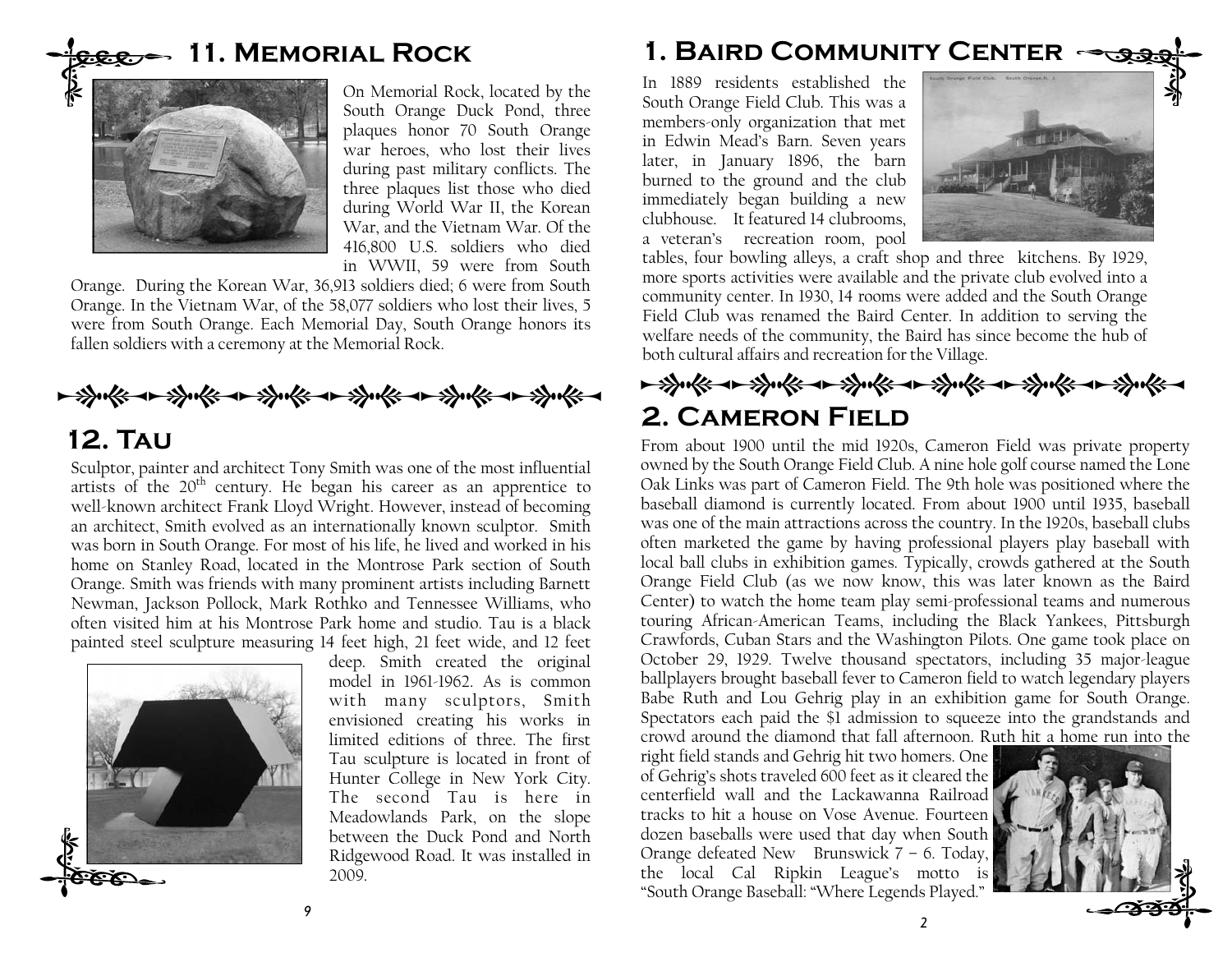

3. Post Office

 South Orange Post Office opened its doors to the public. It was constructed during the 1933-1940 term of Postmaster General James A.

Farley. In 1939, the U.S. Department of the Treasury held a competition to commission painted murals for decoration inside post offices. The first prize winning artist got to paint a scene in the Bronx post office. The second prize winner was assigned to the South Orange post office. Bernard Perlin (who was then 21 years old) won the \$2,000 commission to paint the mural of this choice. He spent nine months on the painting, which shows recreational pursuits popular in South Orange at the time.

MNMNMNMNMNMN

4. The Connett Library

When the original library, located on the  $2<sup>nd</sup>$  floor at what was 75 South Orange Avenue (now Dunkin' Donuts) became too small, Eugene Connett donated land at the corner of Scotland Road and Taylor Place for a library. He made this donation on the condition that subscribers raise \$7,500 to build the library. Five hundred families donated funds to build it and cover all of the expenses. The Village's second library

3



opened its doors on May 8, 1896. By 1960, a larger library was needed due to expanded circulation. The current library opened in 1968 and is located adjacent to the Connett Building.

#### 9. The Train Station

As early as 1837, the Morris & Essex Railroad brought passengers from New York and Newark to South Orange, where they arrived at the South Orange train station. The train station served as more than a rail passenger hub; it was used for communications. Mail trains dropped off bags of



mail and rail line ticket sellers used Morse Code to send messages. Before the advent of telephones, whenever someone in town needed a doctor, a white flag was posted at the train station. The railroad line built the first station at ground level, but soon discovered that ground level tracks were a hazard for animals and pedestrians who were occasionally mowed down by oncoming trains. Eventually the railroad wanted to streamline the grades along the tracks, so in 1914, yearlong construction began on a train station with elevated tracks (ground level station pictured above). The current Train Station and elevated track were completed in 1915 . It was listed on the NJ State and National Historic Registers in 1984.

→ 3) 天下→ 3) 天下→ 3) 天下→ 3) 天下→ 3) 天下→ 3) 天下→

## 10. The Fire House

Built circa 1926, the new firehouse has three bays for fire trucks and includes a training tower designed with vented louvers in place of windows. Those louvers are used to circulate air to dry fire hoses. Twelve lengths of hoses can be hung and dried in the tower at one time. In addition to the fire trucks, which continually stand ready, a large kitchen

8

accommodates the firemen, who grocery shop and cook for themselves. Upstairs, firemen sleep in twin beds and have use of a weight and exercise room. The Fire House was listed on the NJ State and National Historic Registers in 1998.

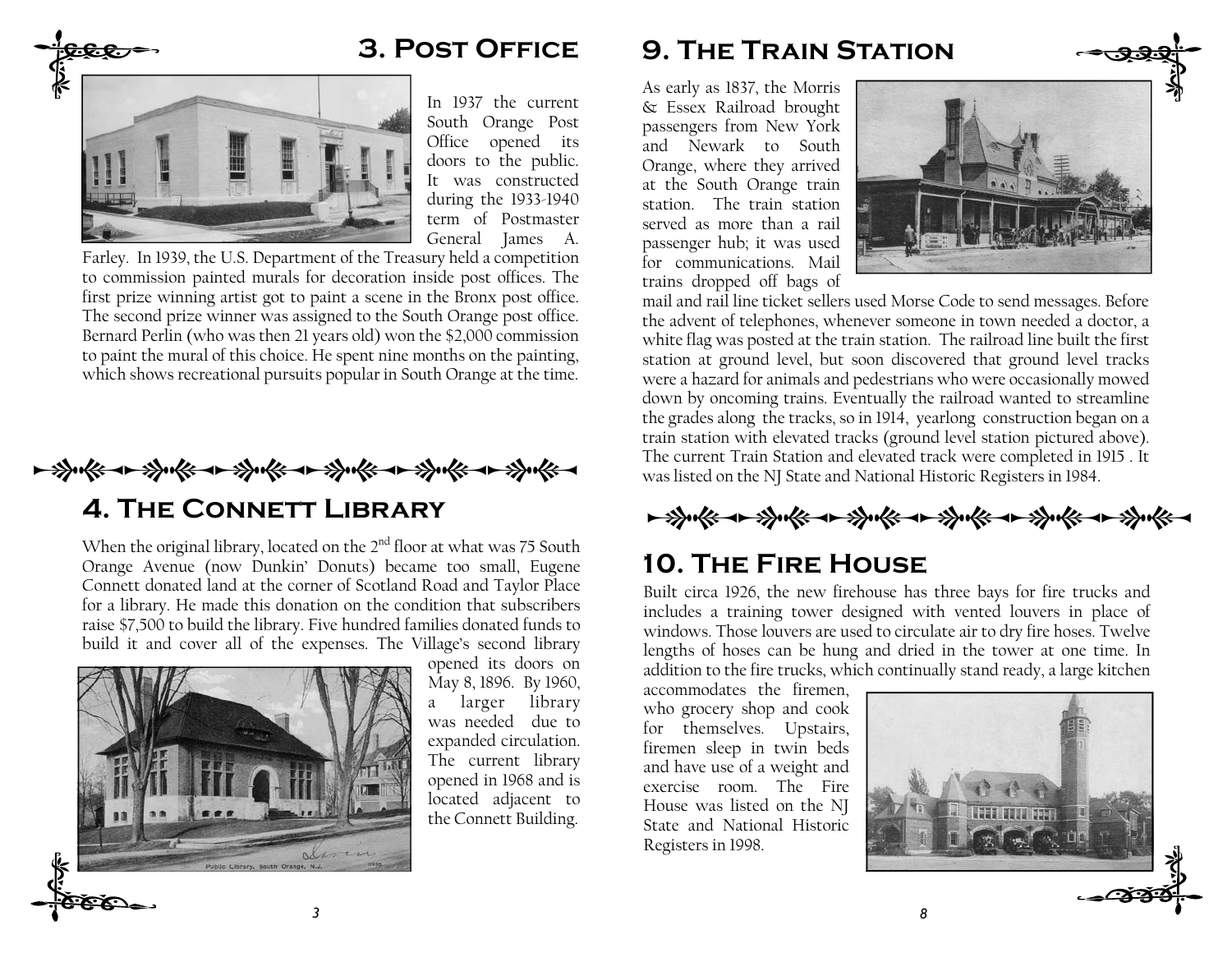

## 7. Memorial Flagpole

This Memorial Flagpole is located on an island at the intersection of South Orange Avenue and Irvington Avenue. On its base are inscribed the names of the fallen heroes of World War I (1914-1918). Of the 116,708 U.S. soldiers who died during WWI, 6 were from South Orange. Cast in bronze and mounted on granite, the Memorial Flagpole cost \$20,000. It was constructed circa 1924.



MNMNMNMNMNMN

7

### 8. Memorial Park



The Village Cemetery was located on this site from 1828 to 1926. When the cemetery fell into disrepair, many headstones were vandalized. As a result, this ten foot monument and park was created in 1926. The monument lists the names of villagers, citizens, and veterans who were originally buried in the cemetery. The names are listed alphabetically; there are no military designations or dates of death. Many of the names are members of old South Orange

families.



5. Village Hall

South Orange built Village Hall to accommodate more than offices – it was home for the Police and Fire Departments. The Fire Department used the tower to hang their long fire hoses out to dry. Atop the tower was a bell used to notify residents of local emergencies. Designed by architects



Rossiter & Wright of New York City, Village Hall is a half timber construction reminiscent of European architecture from the Elizabethan period. Construction of the building was completed circa 1895 (see front cover for early photo). In 1975 it was listed on the New Jersey Register of Historic Places and received national landmark status in 1976. Legend has it that the clock on Village Hall was the inspiration for Edward Stratemeyer's Nancy Drew Mystery, The Secret of the Old Clock (1930).



## 6. The Old Stone House

The original walls of what residents now call the Old Stone House predate 1680 when the property was named in a land grant made to Edward and Joseph Riggs, and Nathaniel Wheeler. Historians estimate that Dutch settlers built the farmhouse between 1666 and 1680 when they arrived in Newark. Renovations in 1877 and 1896 transformed the farmhouse into a Queen Anne, shingle-style mansion. In 1773, Dr. Bethuel Pierson brought the property and in 1867 William A. Brewer Jr. bought the home and named it "Aldworth." Brewer was president of

Washington Life Insurance Company in New York City and lived in the house for 50 years, until 1916. Subsequently, Dr. George C. Albee purchased the house and lived there with his wife and children for several years.